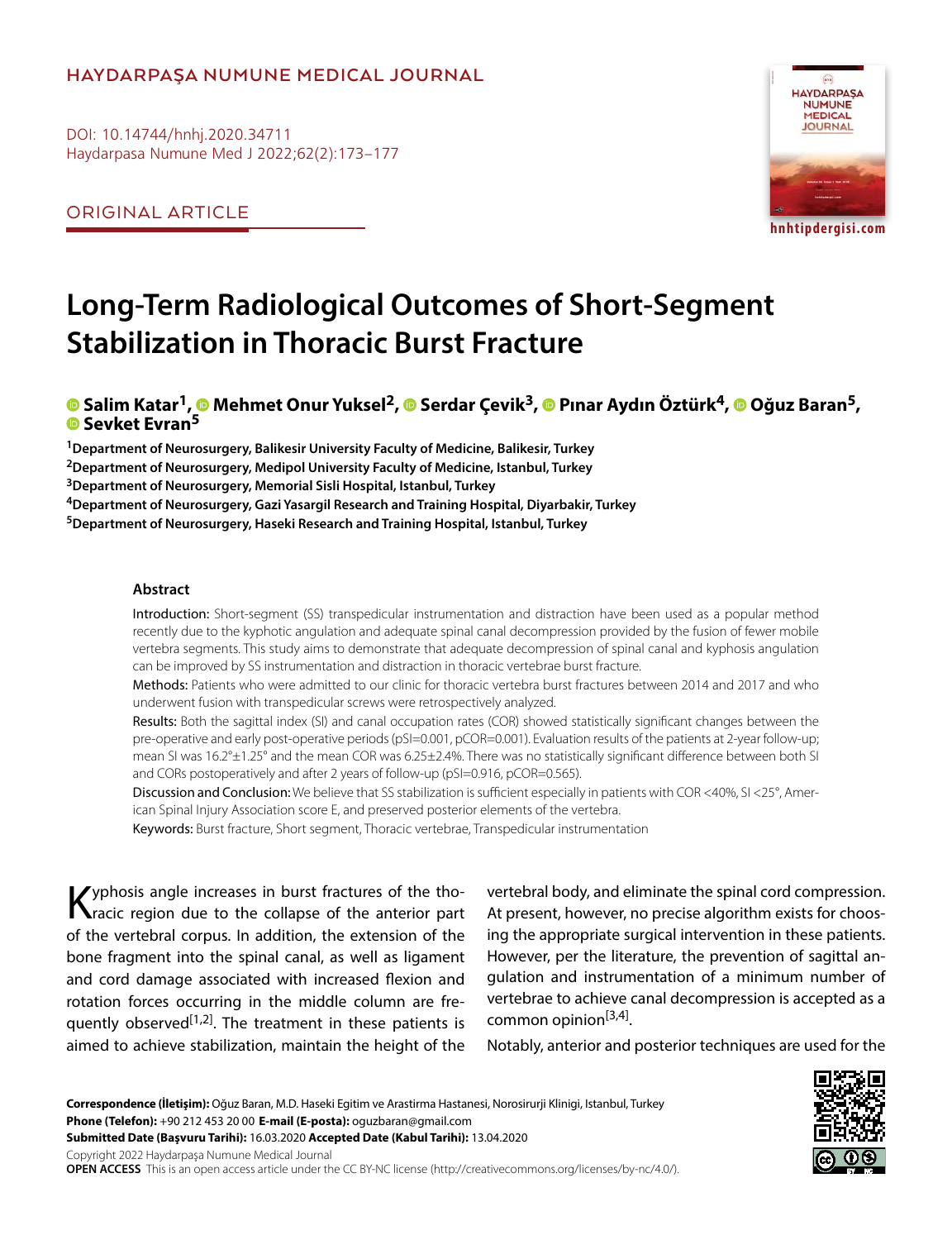stabilization of thoracic vertebral fractures. Although adequate spinal canal decompression is achieved with anterior intervention. Nonetheless, serious complications, such as increased bleeding, vascular injury, visceral organ injuries, and insufficient surgical experience, constitute a serious disadvantage compared with posterior intervention. Therefore, posterior intervention is considered safer and preferred more<sup>[5]</sup>. Posterior surgical techniques, especially the short-segment (SS) transpedicular instrumentation and distraction, have gained popularity recently owing to the kyphotic angulation and adequate spinal canal decompression provided by the fusion of fewer mobile vertebral segments<sup>[6,7]</sup>.

In this study, we analyzed the pre-operative, post-operative, and long-term follow-up radiological data of 25 patients who underwent SS stabilization and distraction for thoracic vertebra burst fracture. This study aimed to demonstrate that SS instrumentation and distraction can provide adequate spinal canal decompression and kyphosis angulation.

#### **Materials and Methods**

This study retrospectively analyzed patients who were admitted to our clinic for thoracic vertebra burst fractures between 2014 and 2017 and who underwent fusion with transpedicular screws. This study included patients who were graded E per the American Spinal Injury Association (ASIA) classification had magnetic resonance imaging or computed tomography images revealing canal occupation rate (COR) <40% and sagittal index (SI) <25°, had no posterior column fractures, underwent transpedicular screw fusion to the lower and upper segments of the fractured vertebral corpus (SS), and were followed for at least 2 years.

The same surgical team performed the surgical procedures. The pre-operative neurological status of the patients was evaluated according to the ASIA classification<sup>[8]</sup>. The SI was determined by measuring the angle between the lines drawn from the upper and lower endplates of the fractured vertebra, known as the vertebral wedge angle, as described by Farcy<sup>[9]</sup>. The COR was determined as the ratio of the mean of midsagittal canal diameter of the upper and lower vertebrae adjacent to the fractured vertebra to the midsagittal canal diameter at the level of the fractured vertebrae, according to Willian method<sup>[10]</sup>.

#### **Statistical analysis**

Statistical analysis was performed using the MedCalc Statistical Software version 12.7.7 (MedCalc Software bvba,

Ostend, Belgium; http://www.medcalc.org; 2013). Descriptive statistics were presented using the mean and standard deviation for normally distributed variables. Independent samples t-test was used to compare the pre-operative, post-operative, and 2-year follow-up data concerning SI and COR between the two groups. Statistical data were accepted as significant when a two-sided p-value was lower than 0.05.

#### **Results**

This study evaluated overall 25 patients – 9 women (36%) and 16 men (64%) – who underwent SS fusion for thoracic burst fracture. The mean age at the time of surgery was 36.6 years (±6.4, range 23–48 years). No statistically significant differences were noted regarding age distribution between women (36.1 $\pm$ 4.4 years) and men (36.8 $\pm$ 7.4 years) (p=0.842).



**Figure 1.** Intra-canal occupation rate due to thoracic vertebra fracture was 30%.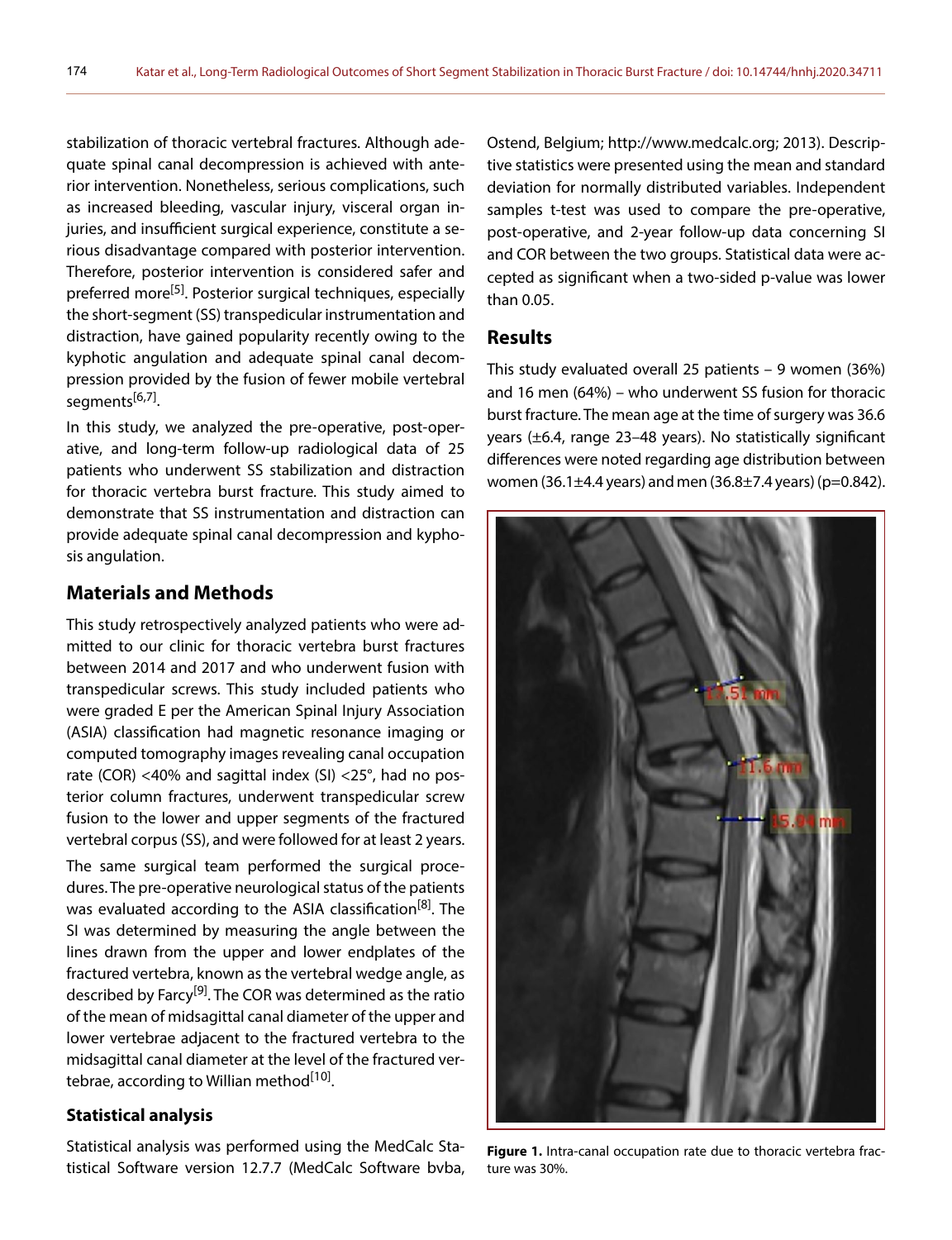Among the 25 patients, the site of thoracic burst fractures was as follows: The eighth vertebra in ten patients, the ninth vertebra in six patients, the sixth vertebra in four patients, and the seventh vertebra in fine patients. The mean pre-operative SI of patients was 21.7°±1.3° (range, 20–25°), and the mean COR was 35.3%±5.3% (range, 25–40%). In the early post-operative period, the mean SI measurement was 16.25°±1.4° (range, 15–20°), and the mean COR was 6.9%±2.5% (range, 5–10%). Both the SI and COR showed statistically significant changes between the pre-operative and post-operative periods (pSI=0.001, pCOR=0.001). Radiographic evaluation results of patients at a 2-year followup were as follows: Mean SI was 16.2°±1.25° (range, 15–19°) and the mean COR was 6.25%±2.4% (range, 5–10%). No statistically significant differences were noted between both SI and COR postoperatively, and after 2 years of fol-



**Figure 2.** Improvement of the rate of intravascular occupation after short segment stabilization and distraction in the same patient.

low-up (pSI=0.916, pCOR=0.565). After 2 years of followup, a minimal change was observed regarding the SI (1°) in four patients, and a minimal regression in the COR was noted in two patients.

Preoperative and postoperative images of a case with short segment stabilization are shown in Figures 1 and 2.

### **Discussion**

The necessity of surgical treatment in burst fractures of the vertebra is a well-known fact<sup>[3,11-14]</sup>. Regardless of the method chosen, the main goal of treatment is to ensure early mobilization of the patient by stabilizing the vertebral column and eliminating the compression of bone fragments extending into the canal. Therefore, to achieve stabilization surgically, it is necessary to limit the number of immobile segments through as little instrumentation of the vertebra as possible<sup>[15]</sup>. However, the treatment of burst fractures is controversial<sup>[16,17]</sup>. In the presence of unstable fractures of the thoracic vertebra, stabilization can be achieved by the anterior or posterior intervention. However, studies have shown that both surgical methods have no clear superiority over the other<sup>[18]</sup>. Although adequate spinal canal decompression is provided by anterior intervention, posterior intervention is safer and more preferred because of the serious complications caused by the anterior approach, such as increased bleeding, vascular injury, visceral organ injuries, and difficulty in instrumentation<sup>[5]</sup>. The posterior SS transpedicular instrumentation method has recently garnered popularity due to the fusion of fewer mobile sites<sup>[6,7]</sup>. Moreover, SS stabilization is considered to reduce complications due to shorter operating time and lesser surgical fixation materials<sup>[19]</sup>.

Verlaan et al.,<sup>[20]</sup> in a review of studies evaluating the results of posterior surgical techniques used in the treatment of thoracic and thoracolumbar fractures, noted no differences between patients who underwent long-segment (LS) stabilization and those who underwent SS instrumentation. Besides, they reported low complication rates and shorter return-to-work time in SS patients. However, in an experimental study, they reported that the SS stabilization procedure based on the three-column concept of burst fracture was inadequate concerning flexion, extension, and axial rotation tests, and a sturdier construct was needed to control the fracture<sup>[21]</sup>. Tezeren et al.<sup>[22]</sup> reported that the SI and local kyphosis angle were better in the LS instrumentation group than the SS instrumentation group. However, a recent study determined that the results of kyphosis correction and continuity of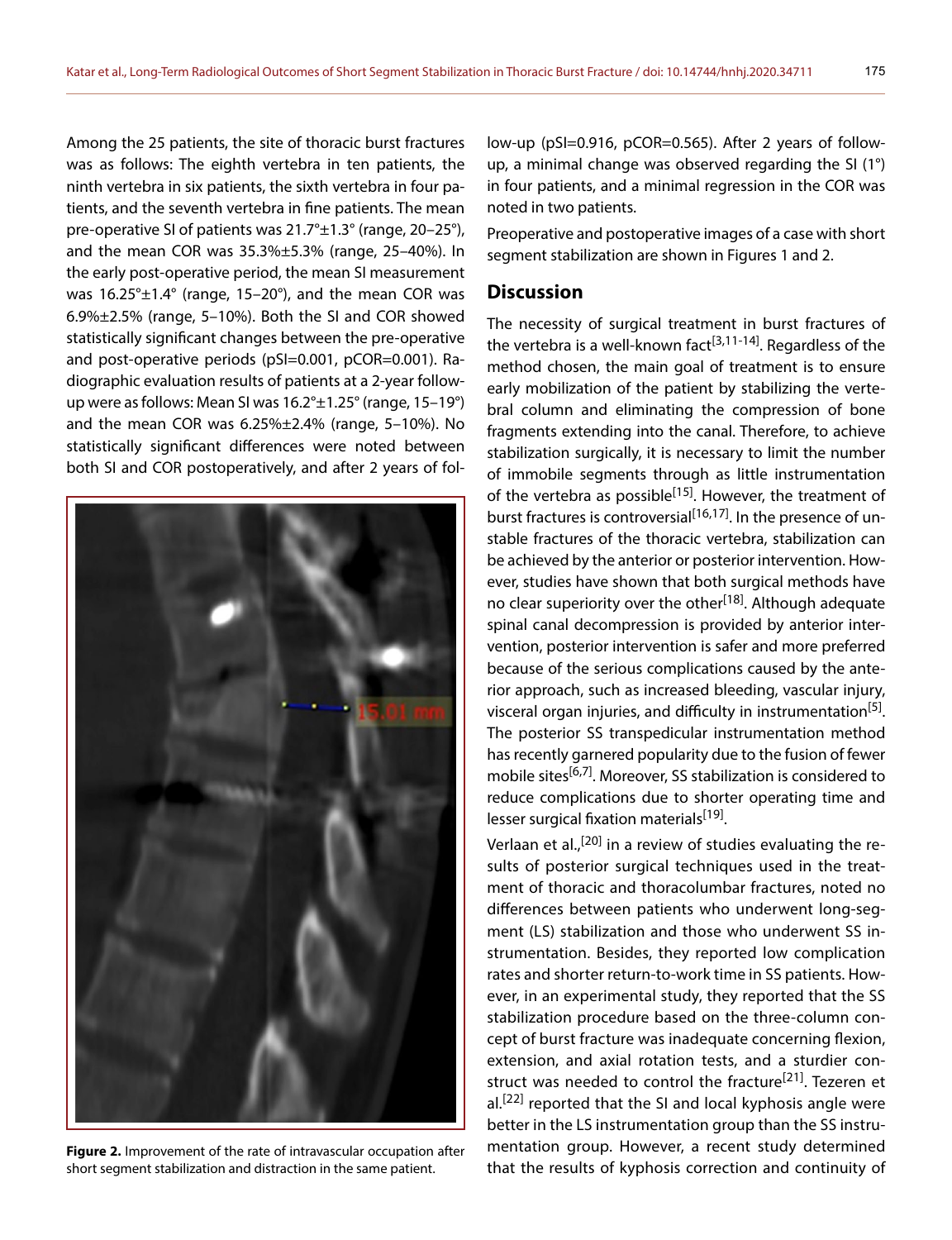sagittal balance after SS fixation for thoracolumbar burst fracture were similar to the results of LS instrumentation. Therefore, we believe that SS stabilization can be an excellent option in appropriate cases.

This study aimed to evaluate the 2-year follow-up results of patients who underwent SS fixation for thoracic vertebral fracture. The SI and COR were compared using statistical analysis to evaluate the pre-operative, early post-operative, and 2-year follow-up results. Based on our experience, the ASIA score was found to be A, B, C, and D in patients who had surgery for thoracic vertebral fracture and had more than 40% COR. Hence, we think that SS fixation and distraction procedure are not suitable in patients with more than 40% COR, and ideally, posterior decompression should be performed in them. Notably, the patient group in our study comprised patients with an ASIA score of E wherein the SI was <25°, the COR was <40%, and no neurological motor or sensory deficits were present.

Nevertheless, two main conclusions can be drawn from this study. First, according to the statistical analysis, it was observed that both the SI and COR decreased significantly in the pre-operative period in patients with thoracic burst fractures treated with SS stabilization (pSI=0.001, pCOR=0.001). Second, no statistical difference was observed between the results obtained postoperatively and at a 2-year follow-up (pSI=0.916, pCOR=0.565). These findings reveal that SS stabilization is sufficient to reduce the SI and COR, as well as to maintain the radiological parameters during long-term follow-up.

#### **Conclusion**

No increase in the SI because of kyphosis was observed during the mean 2-year follow-up of 25 patients who underwent surgery for thoracic vertebra burst fracture. Therefore, we believe that SS stabilization is effective, especially in patients with the COR <40%, SI <25°, ASIA score of E, and preserved posterior elements of the vertebra.

**Ethics Committee Approval:** Ethics committee approval was not obtained according to retrospective nature of the study.

**Peer-review:** Externally peer-reviewed.

**Conflict of Interest:** None declared.

**Financial Disclosure:** The authors declared that this study received no financial support.

**Authorship Contributions:** Concept: S.K., M.O.Y., S.Ç.; Design: S.K., M.O.Y., S.Ç., P.A.Ö.; Data Collection or Processing: S.Ç., P.A.Ö.; Analysis or Interpretation: O.B., Ş.E.; Literature Search: O.B., Ş.E.; Writing: S.K.

#### **References**

- 1. Dai LY. Remodeling of the spinal canal after thoracolumbar burst fractures. Clin Orthop Relat Res 2001;(382):11923. [\[CrossRef\]](https://doi.org/10.1097/00003086-200101000-00018)
- 2. Mumford J, Weinstein JN, Spratt KF, Goel VK. Thoracolumbar burst fractures. The clinical efficacy and outcome of nonoperative management. Spine (Phila Pa 1976) [1993;18:955–70.](https://doi.org/10.1097/00007632-199306150-00003)
- 3. Alanay A, Acaroglu E, Yazici M, Oznur A, Surat A. Short-segment pedicle instrumentation of thoracolumbar burst fractures: Does transpedicular intracorporeal grafting prevent early failure? Spine (Phila Pa 1976) 2001;26:213–7. [\[CrossRef\]](https://doi.org/10.1097/00007632-200101150-00017)
- 4. Alvine GF, Swain JM, Asher MA, Burton DC. Treatment of thoracolumbar burst fractures with variable screw placement or Isola instrumentation and arthrodesis: Case series and litera-ture review. J Spinal Disord Tech 2004;17:251-64. [\[CrossRef\]](https://doi.org/10.1097/01.bsd.0000095827.98982.88)
- 5. Sanderson PL, Fraser RD, Hall DJ, Cain CM, Osti OL, Potter GR. Short segment fixation of thoracolumbar burst fractures without fusion. Eur Spine J 1999;8:495–500. [\[CrossRef\]](https://doi.org/10.1007/s005860050212)
- 6. Altay M, Ozkurt B, Aktekin CN, Ozturk AM, Dogan O, Tabak AY. Treatment of unstable thoracolumbar junction burst fractures with short- or long-segment posterior fixation in magerl type a fractures. Eur Spine J 2007;16:1145–55. [\[CrossRef\]](https://doi.org/10.1007/s00586-007-0310-5)
- 7. Siebenga J, Leferink VJ, Segers MJ, Elzinga MJ, Bakker FC, Haarman HJ, et al. Treatment of traumatic thoracolumbar spine fractures: A multicenter prospective randomized study of operative versus nonsurgical treatment. Spine (Phila Pa 1976) 2006;31:2881–90. [\[CrossRef\]](https://doi.org/10.1097/01.brs.0000247804.91869.1e)
- 8. Kirshblum SC, Burns SP, Biering-Sorensen F, Donovan W, Graves DE, Jha A, et al. International standards for neurological classification of spinal cord injury (revised 2011). J Spinal Cord Med 2011;34:535–46. [\[CrossRef\]](https://doi.org/10.1179/204577211X13207446293695)
- 9. Farcy JP, Weidenbaum M, Glassman SD. Sagittal index in management of thoracolumbar burst fractures. Spine (Phila Pa 1976) 1990;15:958–65[. \[CrossRef\]](https://doi.org/10.1097/00007632-199009000-00022)
- 10. Willen JA, Gaekwad UH, Kakulas BA. Burst fractures in the thoracic and lumbar spine. A clinico-neuropathologic analysis. Spine (Phila Pa 1976) 1989;14:1316–23. [\[CrossRef\]](https://doi.org/10.1097/00007632-198912000-00008)
- 11. Dekutoski MB, Conlan ES, Salciccioli GG. Spinal mobility and deformity after Harrington rod stabilization and limited arthrodesis of thoracolumbar fractures. J Bone Joint Surg Am 1993;75:168–76[. \[CrossRef\]](https://doi.org/10.2106/00004623-199302000-00003)
- 12. Knop C, Fabian HF, Bastian L, Blauth M. Late results of thoracolumbar fractures after posterior instrumentation and transpedicular bone grafting. Spine (Phila Pa 1976) [2001;26:88–99.](https://doi.org/10.1097/00007632-200101010-00016)
- 13. Sasso RC, Cotler HB. Posterior instrumentation and fusion for unstable fractures and fracture-dislocations of the thoracic and lumbar spine. A comparative study of three fixation devices in 70 patients. Spine (Phila Pa 1976) [1993;18:450–60.](https://doi.org/10.1097/00007632-199303010-00008)
- 14. Wenger DR, Carollo JJ. The mechanics of thoracolumbar fractures stabilized by segmental fixation. Clin Orthop Relat Res 1984;(189):89–96. [\[CrossRef\]](https://doi.org/10.1097/00003086-198410000-00010)
- 15. Dai LY, Jiang SD, Wang XY, Jiang LS. A review of the management of thoracolumbar burst fractures. Surg Neurol 2007;67:221–31. [\[CrossRef\]](https://doi.org/10.1016/j.surneu.2006.08.081)
- 16. Chen HH, Wang WK, Li KC, Chen TH. Biomechanical effects of